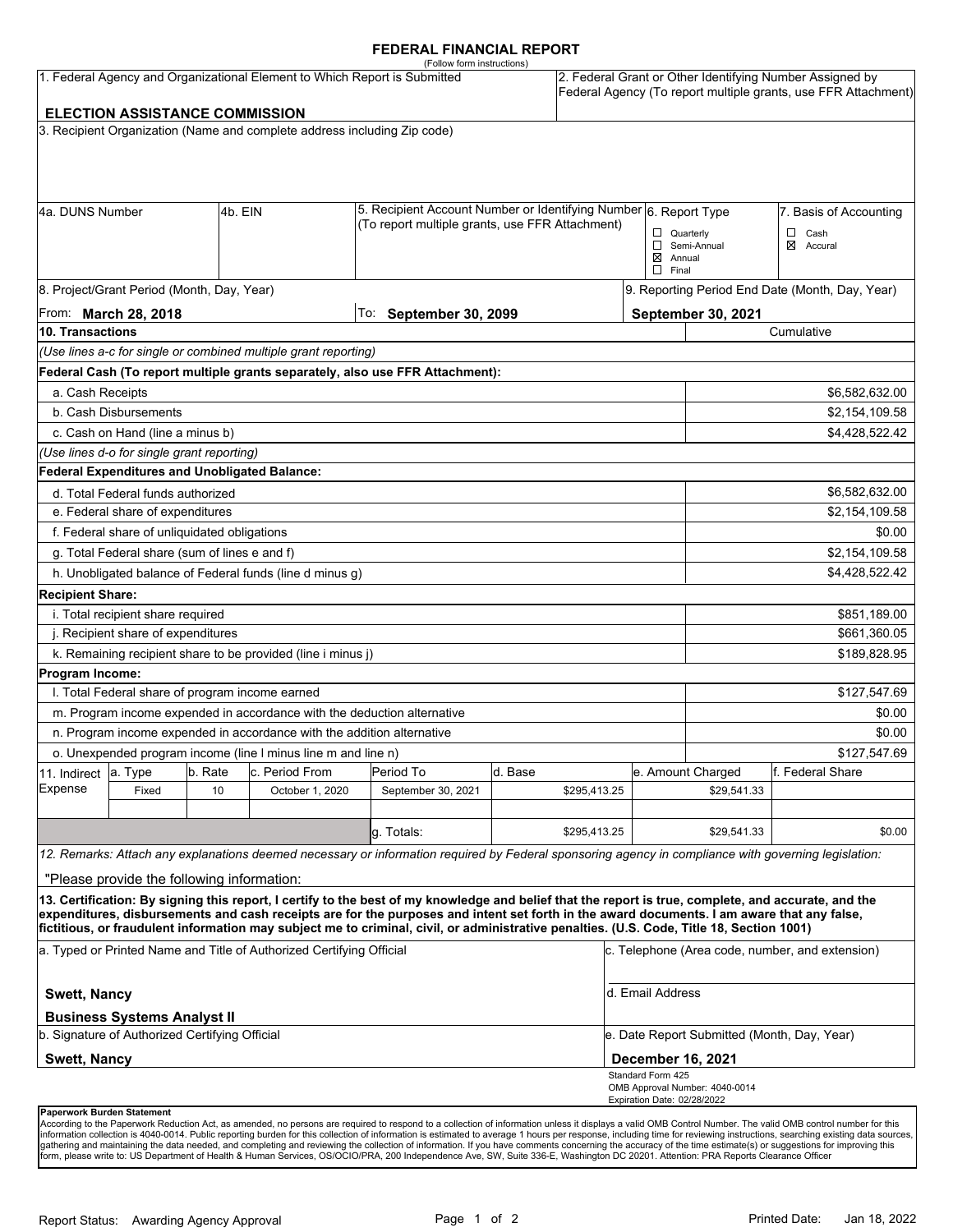### **FEDERAL FINANCIAL REPORT**  (Additional Page)

Federal Agency & Organization

# : ELECTION ASSISTANCE COMMISSION

Federal Grant ID Recipient Organization

| <b>DUNS Number</b><br><b>DUNS Status when Certified</b><br>EIN |   |                                                                                                                                                                                                                                                                                   |
|----------------------------------------------------------------|---|-----------------------------------------------------------------------------------------------------------------------------------------------------------------------------------------------------------------------------------------------------------------------------------|
| Reporting Period End Date                                      |   | $\therefore$ September 30, 2021                                                                                                                                                                                                                                                   |
| <b>Status</b>                                                  |   | : Awarding Agency Approval                                                                                                                                                                                                                                                        |
| <b>Remarks</b>                                                 |   | : "Please provide the following information:                                                                                                                                                                                                                                      |
|                                                                | " | State interest earned (current fiscal year): \$0<br>State interest expended (current fiscal year): \$0<br>Program income earned (current fiscal year): \$0<br>Program income earned breakdown (current fiscal year): \$ N/A<br>Program income expended (current fiscal year): \$0 |

**Federal Agency Review** 

Reviewer Name Phone # Email Review Date Review Comments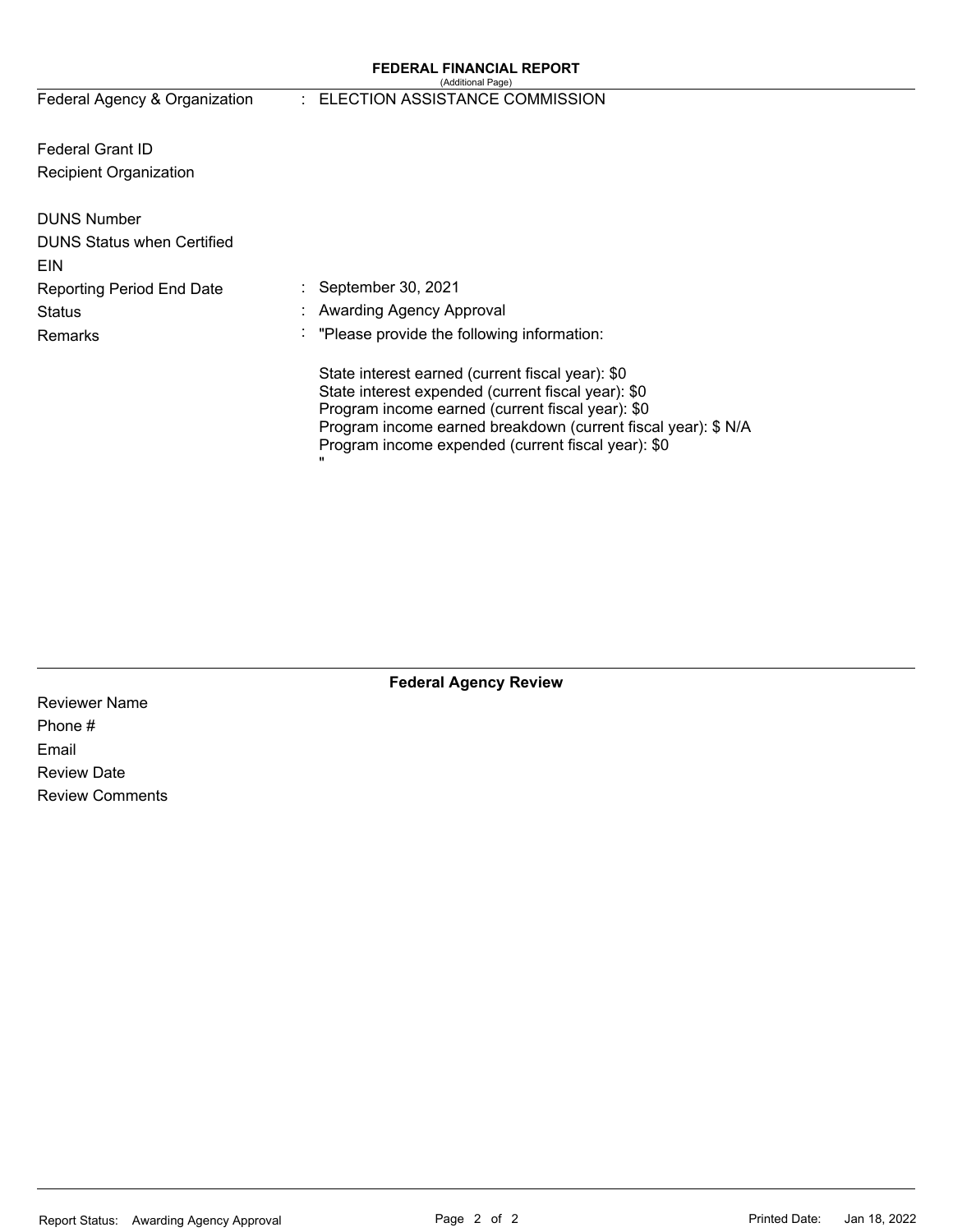## **3. EAC Progress Report**

 **4. Progress and Narrative 1. State or Territory:** New Hampshire **2. Grant Number: 3. Report:** Annual (Oct 1 - Sept 30) **4. Grant:** Election Security **5. Reporting Period Start Date** 10/01/2020 **6. Reporting Period End Date** 09/30/2021

7. Describe in detail what happened during this reporting period and explain how you implemented the approved grant activities in accordance with your State Plan/Program Narrative. (*Note: Your activities should align with your Grant Cost Categories Table.)* 

Voting Equipment and Processes - \$2,969: Refer to Title I Progress Report, Voting Equipment and Processes:

 Voter Registration Systems - \$15,407: Refer to Title I Progress Report, Voter Registration Systems, and to Security Funds Progress Report, Voter Registration Systems.

 Cybersecurity - \$62,192: Required multi-factor authentication for all statewide voter registration systems users. Rigorously updated and vetted documents of users. Trained cybersecurity in a wide variety of training formats. Staff vetted potential new technology for cybersecurity attributes and vulnerabilities.

 Improving Administration of Elections - \$142,067: Conducted activities aimed at helping election officials to effectively manage federal/state elections and maintain voter confidence during the pandemic. This category included general security-related efforts other than cybersecurity. Refer to other responses in this progress report. The COVID-19 pandemic posed challenges to election officials and resulted in changes to protocols and variations on protocols that required more training on more subjects than in a atypical election cycle. Towns and cities encountered unexpected expenses due to, among other reasons,: (a) a sharp rise in the number of absentee ballots sent and processed, and (b) the cost of personal protective equipment (PPE) needed, and (c) the logistics of obtaining and using such PPE. The Secretary of State attempted to buffer the local impact of these increases in cost and effort by covering some of the costs of (a) obtaining PPE to create safe polling places to protect voters and election officials, and (b) sending and processing absentee ballots on schedule (paid for with HAVA CARES Act funds).

 Enhancing Election Technology - \$72,779: Purchased and implemented laser printers to enable voters to mark pre-printed ballots that can be counted by the AccuVote ballot counting device and by hand counting method so that these ballots are not separated from other ballots in the counting process, thereby achieving better voter privacy: devoted staff time to implement an accessible vote-by-mail system enabling persons with print disabilities to vote absentee from a location of their choice using a ballot marking device to mark a paper ballot. This accessible vote-by-mail program required extra staff attention to ensure the eligibility of those using the system. Implemented 'Ask Alexa", a virtual assistant artificial intelligence technology developed by Amazon Web Services that is capable of voice interaction aimed at helping the general public obtain answers to typical voter questions.

Refer also to match expenditures in responses #12 and #15 herein.

8. Describe any significant changes to your program during the project, including changes to your original State Plan/Program Narrative or  **favorable developments that improved program efficiency and/or service delivery.**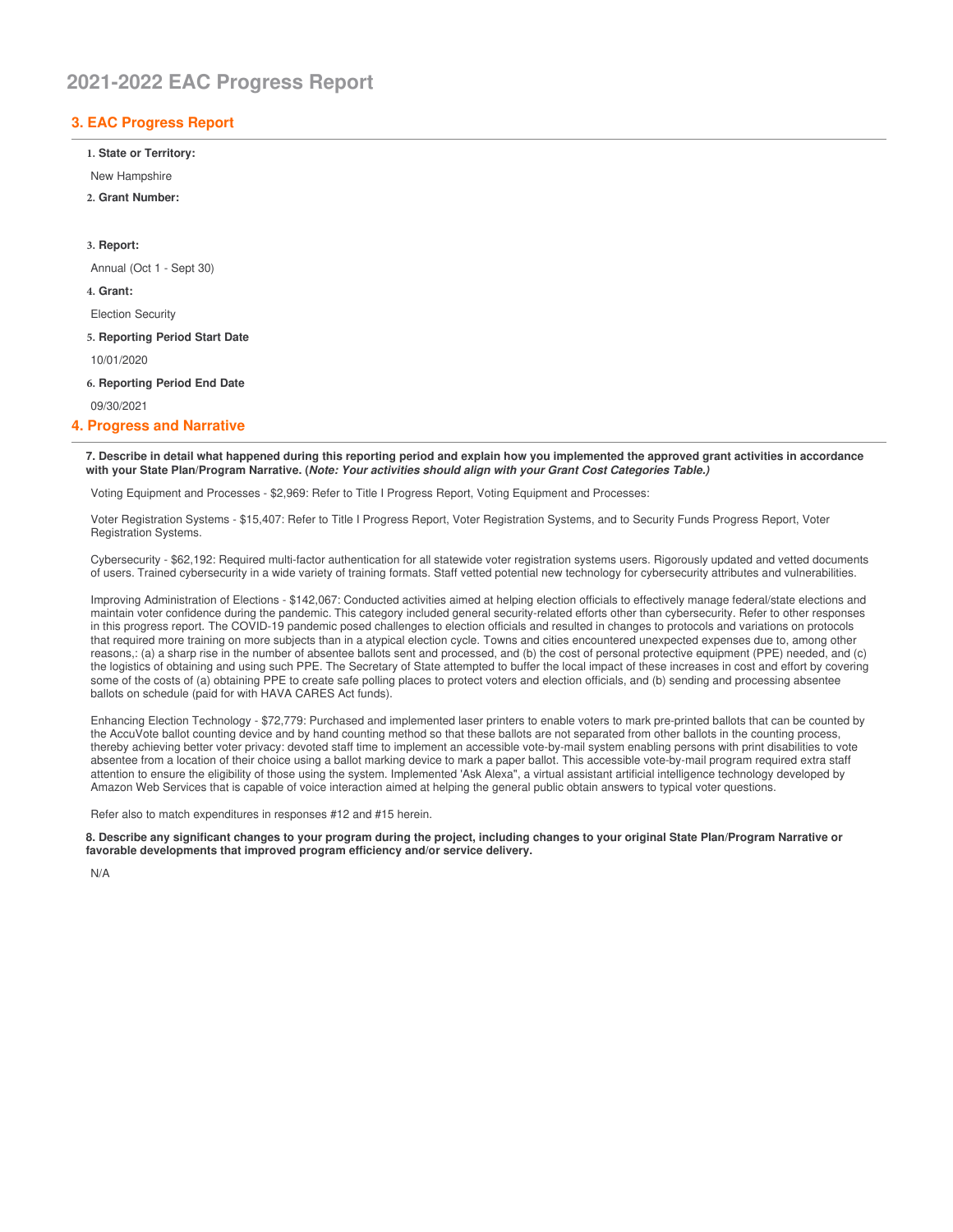#### **9. Issues Encountered:**

Describe all major issues that arose during the implementation of the project and the reasons why established goals were not met, if applicable. Address each issue separately and describe whether and how the issues were resolved. Also, briefly discuss the implications of any  **unresolved issues or concerns.**

 The NH SoS encountered many issues prior to and following the November General Election in 2020. While it is difficult to provide a comprehensive response to this question, the following is a representative sample of issues encountered and the way in which they were addressed. The targeted training helped resolve these issues, particularly those issues associated with the pandemic. There is still work to be done in some of these areas.

 - Needs of persons with print disabilities who wish to vote from home (or their location of choice): addressed by implementing accessible vote-by-mail option.

 - Needs of persons with disabilities to vote privately and independently at the polls: addressed by purchasing and rolling out printers that would enable use of pre-printed ballot that would be indistinguishable from a regular ballot and would be read by an AccuVote optical scanner or hand counted just like other ballots used at the same polling place;

- Changes in protocols to enable safe elections for voters and election officials: addressed by training on pandemic-related protocols;

- Misinformation and disinformation: addressed by specific training focused on these problems;

 - Higher local costs to send out and process returned absentee ballots: addressed by issuing sub-grants to towns and cities, relying on a sub-grant management contract with accounting firm oversight, using standard costs and separate training aimed at helping local jurisdictions obtain additional funds - paid for with HAVA CARES funds;

 - Higher local costs and limited opportunities to purchase materials and equipment, often on a piecemeal basis: addressed by comprehensive state supply and distribution of personal protective equipment, coordinated with the Governor's Office and the National Guard and funded using the Governor's CARES grant:

- Line management issues: addressed by specific training on line management;

- Recent election law changes: addressed by specific election law training;

- Postponement of local elections: addressed by specific training on postponement of local elections;

 - Intense election day activity at polling places with many voters: addressed by hosting discussion groups focusing on needs of high-volume polling places;

- COVID 19 pandemic: addressed by training focused on the range of issues generated by the pandemic;

 - Cybersecurity challenges: addressed by cybersecurity courses, individual hands-on training/ training modules, and ongoing rigorous maintenance of multi-party authentication and user documentation;

- Law to enable pre-processing absentee ballots in 2020: addressed by training focused on implementing new law;

- Election night reconciliation of election results: addressed by specific training on election night reconciliation;

- Potential for conflict related to elections: addressed by de-escalation training and tactics;

- Confusion regarding multiple pandemic-related scenarios affecting voter intake at the polls: addressed by training focused on ballot clerk procedures;

- Answering basic questions from voters: addressed by implementing and regularly updating 'Ask Alexa' artificial intelligence voice interface with public.

Refer to other responses to questions in this Progress Report.

#### **10. Provide a description of any training conducted, including security training.**

The Secretary of State's Office conducted the following training:

o September – December, 2020 - Available on-demand - webinar on de-escalation tactics

o October – November, 2020 – On demand reconciliation training to help ensure votes, voters and ballots reconcile in preparing election returns

o October – November, 2020 – On demand ballot clerk procedure training

o October 6, 20, and 27, 2020, - Clerks' information sessions (Zoom)

o October 8 and 22, 2020 – Moderator's information sessions (Zoom)

o October 7 and 21, 2020 – Supervisors information sessions (Zoom)

o October 28, 2020 – General informational session(s) for supervisors of the checklist and moderators

o December 8 – 10, 2020 – Election debrief sessions for clerks, supervisors of the checklist, and moderators.

o February 10 and 13, 2021 – Webinar on town/school/village /district meetings and deliberative sessions

o February - April, 2021 - On-demand webinars preparing for town elections

 o February – September, 2021 – Ongoing vetting of authority, identification, RAE forms, initial cyber training for newly elected clerks and supervisors of the checklist

o March 2, 2021 – NH Virtual Summit for Local Government on Managing Cybersecurity Risk

o June 2, 9, 16 and 23, 2021 – Virtual clerk regional meetings, with Secretary of State presentations

o July – September, 2021 – On-line cybersecurity training for users of statewide voter registration system

o October, 2020 – September, 2021 - One-on-one ElectioNet training to replace ElectioNet Introductory Training, particularly aimed at recently

appointed/elected supervisors of the checklist and clerks

o April, 2021 – Training for 10-year verification of checklist

o September 9, 2021 – Annual clerks conference; PowerPoint included cybersecurity training

o September 10, 2021 – Annual clerks' conference: Right-to-know (state sunshine law) training for clerks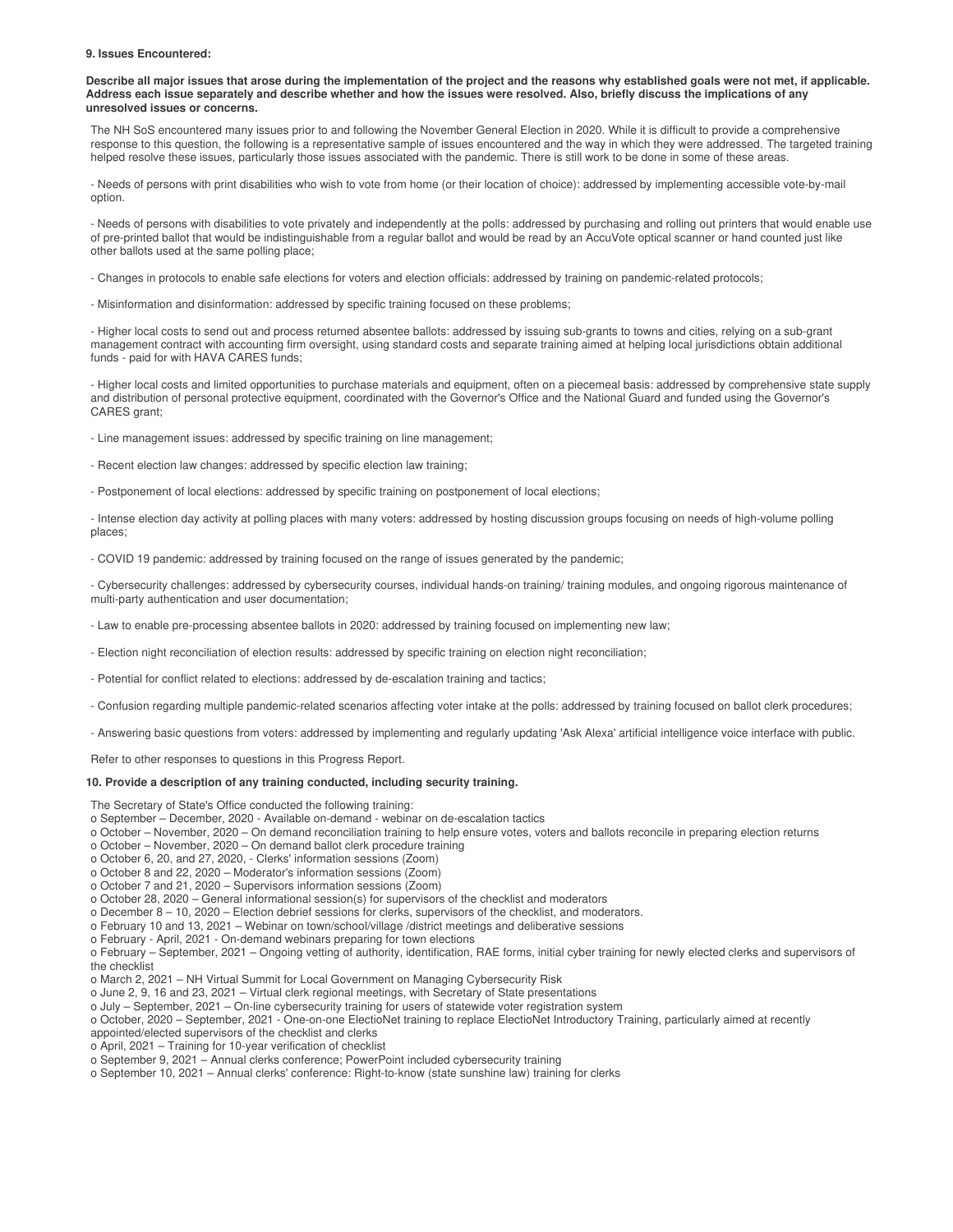### **11. Subgrants:**

#### **Did your office provide subawards to local jurisdictions during this reporting period?**

No

#### **12. Match:**

#### **Describe how you are meeting or have met the matching requirement.**

Voter Registration Systems - \$45,357: Project management for statewide voter registration system.

 Cyber Security - \$137,664: Recorded Future web (including dark web) monitoring; Falcon endpoint protection; Splunk base configuration, data onboarding, dash boarding, cyber health activities; Proofpoint dynamic reputation, virus, spam, virus protection, zero-hour antivirus, email firewall, and imposter email protection.

 Indirect costs - \$29,541: Modified Total Direct Costs multiplied by the de minimis 10% indirect cost rate allowed by the EAC. This fairly represented the minimum overhead that the state contributed to manage the Security funds portion of elections during the pandemic.

 Improving Administration of Elections - \$26,551: Includes \$23,612 in 're-directed costs', an EAC-approved match source constituting the portion of senior staff time that was diverted to management of elections in a pandemic environment. Also includes \$2,939 in 'in-kind costs', another EAC-approved match source. The accounting firm, BerryDunn, contributed this amount in uncompensated effort, at market rates, to enable distribution of HAVA CARES Act funds to towns and cities for pandemic-related costs associated with additional absentee ballot processing.

 Enhancing Election Technology - \$19,079: Monitors, cameras, laser printers, splitters and cords to enable recount participants to view ballots while remaining socially distanced.

13. Report on the number and type of articles of voting equipment obtained with the funds. Include the amount expended on the expenditure **table.**

N/A

### **5. Expenditures**

## **14. Current Period Amount Expended and Unliquidated Obligations**

# **GRANT COST CATEGORIES - FEDERAL**

 Voting Equipment and Processes: : \$2969 Post-Election Auditing: : \$0 Voter Registration Systems: : \$15407 Cyber Security: : \$62192 Voter Education/Communications: : \$0 Accessibility: : \$0 Staffing: : \$0 Training: : \$0 Subgrants: : \$0 Indirect Costs (If applicable, FFR Line 11): : \$0 Unliquidated Obligations (If applicable, FFR Line 10f): : \$0 Other (Specify below) : \$142067 Other (Specify below) : \$72779 Other (Specify below) : \$0 Total : \$295414

**Comments:** 'Other' categories are, in order: Improving Administration of Elections; Enhancing Election Technology

## **15. GRANT COST CATEGORIES - MATCH**

 Voting Equipment and Processes: : \$0 Post-Election Auditing: : \$0 Voter Registration Systems: : \$45357 Cyber Security: : \$137664 Voter Education/Communications: : \$0 Accessibility: : \$0 Staffing: : \$0 Training: : \$0 Subgrants: : \$0 Indirect Costs (If applicable, FFR Line 11): : \$29541 Unliquidated Obligations (If applicable, FFR Line 10f): : \$0 Other (Specify below) : \$26551 Other (Specify below) : \$19079 Other (Specify below) : \$0 Total : \$258192

**Comments:** 'Other' categories are, in order: Improving Administration of Elections; Enhancing Election Technology

### **7. Expenditures**